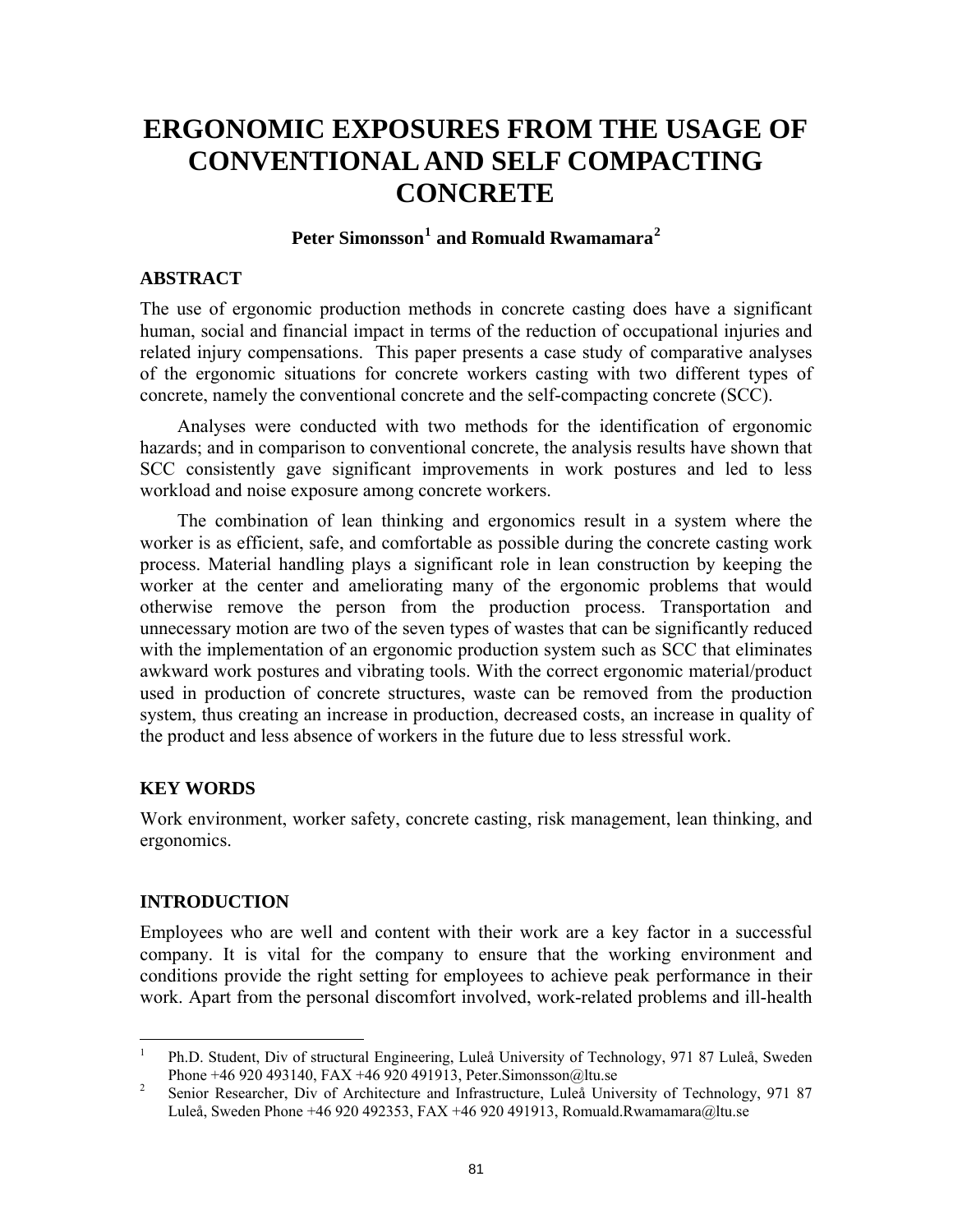cost money in the form of impaired quality, productivity losses, and increased employee turnover and sick leave. Occupational safety costs will ultimately be paid for by the client either directly or indirectly. The financial, economic, production and social costs of fatal accidents, injuries, disabilities and diseases to an industry, in particular, and to a society in general, is colossal. Promoting safety is a prudent managerial decision and it is worth paying the financial costs rather than suffering from economical or production losses associated with a lack of health and safety (Larcher and Sohail, 1999).

Poor health and safety among construction workers is a problem for the society; and ergonomic risks and stress constitute contributing factors to this situation. In order to prevent accidents and illnesses, the employer has to be aware of which kinds of risks are found in the work environment and implement corrective measures to prevent injuries such as work-related musculoskeletal disorders (WMSDs) (Arbetsmiljöverket, 2004). In Sweden, accessible occupational injuries statistics indicate WMSDs constitute approximately 37% of the total number of reported occupational injuries. Although occupational diseases have been consistently decreasing since year 2000; WMSDs are still common and making up 71% of all cases of reported occupational diseases (Samuelson, 2008).

The assessment of exposure to musculoskeletal disorders risk factors is a vital part of the management and prevention of work-related musculoskeletal disorders (WMSDs). Exposure assessment relies on the acceptance of established "risk factors" for a number of musculoskeletal disorders, based on current "state of the art" research findings. This assessment should lead to consideration of the changes to workplaces, tools, equipment and working methods that are possible to eliminate or at least minimize the levels of exposure. Ergonomic improvements to reduce accidents and work-related disorders usually improves productivity and vice versa. To establish *ergonomically* optimal working conditions to prevent musculoskeletal injuries leading to disability and absence from work leads to a sustainable profitability (Hendrick, 2008).

In this paper, we tried to evaluate the impact of two types of concrete (i.e. the Selfcompacting concretes (SCC) and the conventional concrete) on working conditions of concrete workers through the analysis of the physical work and noise.

### **CONCRETE CASTING WORK-RELATED RISK FACTORS**

#### **PHYSICAL STRAIN**

Construction workers perform many physically demanding tasks that expose them to risk factors for musculoskeletal or soft tissue, injuries. Previous research studies have shown the association between occupational factors, such as awkward postures, repetitive motions, heavy lifting, and low-back disorders among concrete workers (Hess et al., 2003; Goldsheyder et al., 2004). In 2007 concrete workers ranked first among all construction occupational groups in the frequency of reported number of work related musculoskeletal disorders and injuries (Lundholm et al., 2007).

### **NOISE**

Noise is generally emitted as a by-product of the processes in construction and other industrial settings. Construction work involves many work situations where noise might be harmful to construction workers hearing ability. The Council of European Communities (2003) in its directive 2003/10/EC lays down the minimum health and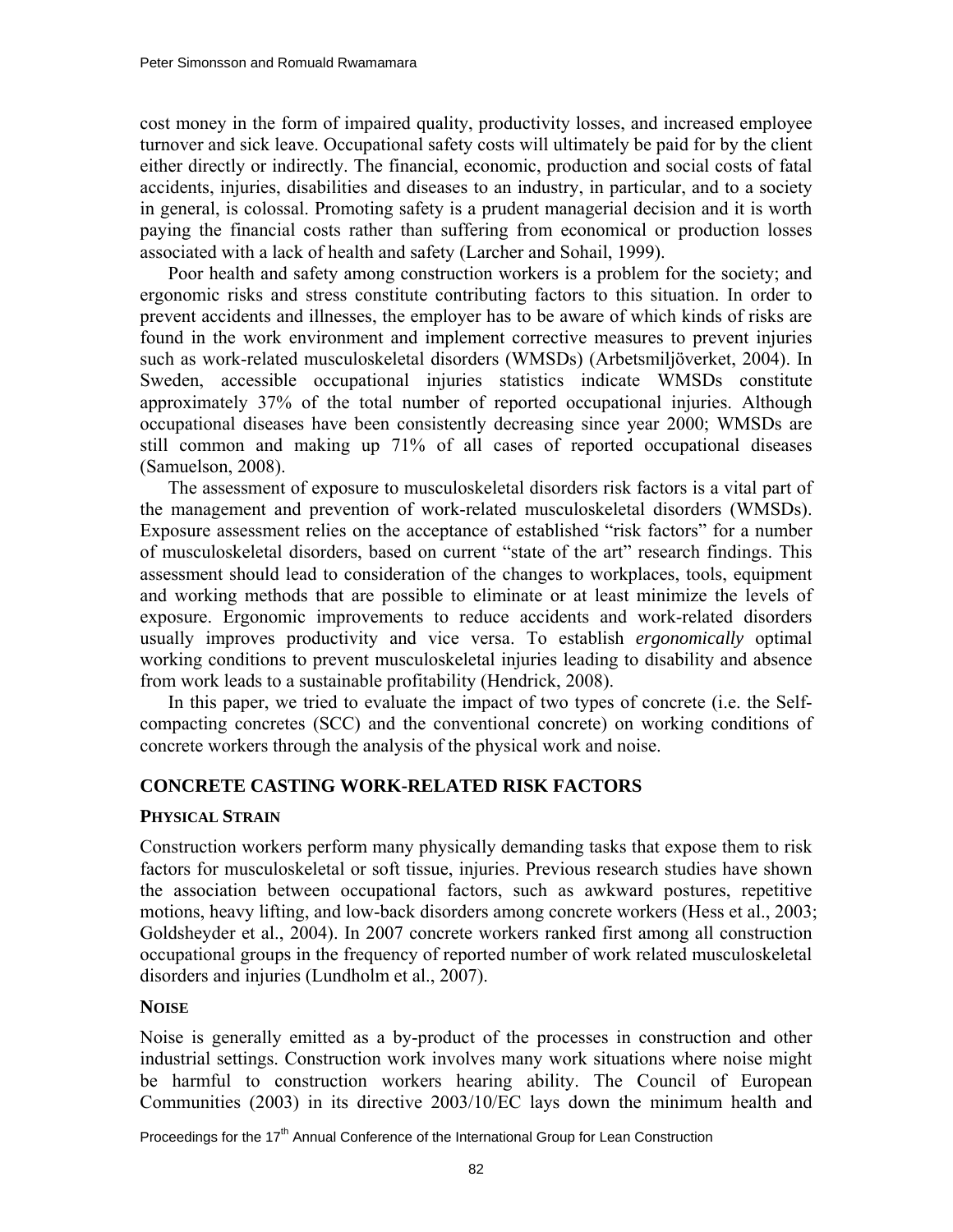safety requirements to protect workers from the risks rising up from the exposure noise. The basic parameters of environmental noise that affects human subjective response are: 1 intensity or level, 2- frequency content, and 3- variation with time. Sound intensity or level is determined by how greatly the sound pressure fluctuates above and below the atmospheric pressure and is expressed on a compressed scale in units of decibels (dB). The sensitivity of human hearing varies with frequency expressed in Hertz (Hz), the *A weighting* system is commonly used when measuring environmental noise to provide a single number descriptor that correlates with human subjective response. Sound levels measured using this weighting system are called A-weighted sound levels and are expressed in dB notation as dB(A). The *A-weighted* sound level is widely accepted by acousticians as a proper unit for describing environmental noise (Druga et al., 2007). The daily and weekly noise exposure levels (LEX,8h)  $dB(A)$  measured relative to 20  $\mu$ Pa are the time-weighted average of the noise exposure levels for a nominal eight-hour working day or a nominal week of five eight-hour working days as defined by international standard ISO 1999: 1990 (EC, 2003).

According to the Swedish Arbetsmiljöverket (2005), there are limit values of exposures to sound for workers, Table 1. There are different limit values depending on if the worker is using hearing protection or not. The lower limit of Leq 80 dB(A) implies that no action is needed. When the value increases and is in between 80 - 85 dB(A) the worker needs to use hearing protection. When the sound increases over 85 dB(A) specific action needs to be taken. This can include; information and education, a specific plan of action, regular hearing checks and using other technical solutions. Using SCC, a different technical solution, the compacting work is eliminated and therefore the sound associated with the vibrating moment is eliminated, Shah et al. (2007).

## Table 1: Limit Values for Sound Exposure According to the Swedish Arbetsmiljöverket AFS 2005:16

|                                  |     | Lower limit Upper limit. |                                     | Limit value. |
|----------------------------------|-----|--------------------------|-------------------------------------|--------------|
| (Daily exposure level Lex, 8h)   | 80  | 85                       | Daily noise exposure level Lex,8h   | 85           |
| Maximum A-adjusted value LpAFmax |     | 115                      | -IMaximum A-adiusted value LpAFmaxI | 115          |
| (Impulse value)                  | 135 |                          | . IMaximum value Lmax               | 135          |

# **INJURY RISK ASSESSMENT METHODS**

## **PLIBEL method**

PLIBEL -- The PLIBEL method (Kemmlert, 1995) is a checklist method that links questions concerning awkward work postures, work movements, and design of tools and the workplace to specific body regions. In addition, any stressful environmental or organizational conditions should be noted. In general, the PLIBEL method was designed as a standardized and practical assessment tool for the evaluation of ergonomic conditions in the workplace. PLIBEL is a method for the identification of musculoskeletal stress factors that may have injurious effects was designed to meet such needs (Kemmlert, 2006).

# **QEC (Quick Exposure Check) METHOD**

The method is based on epidemiological evidence and investigations of Occupational safety and health practitioners' aptitudes for undertaking assessments. It has been tested,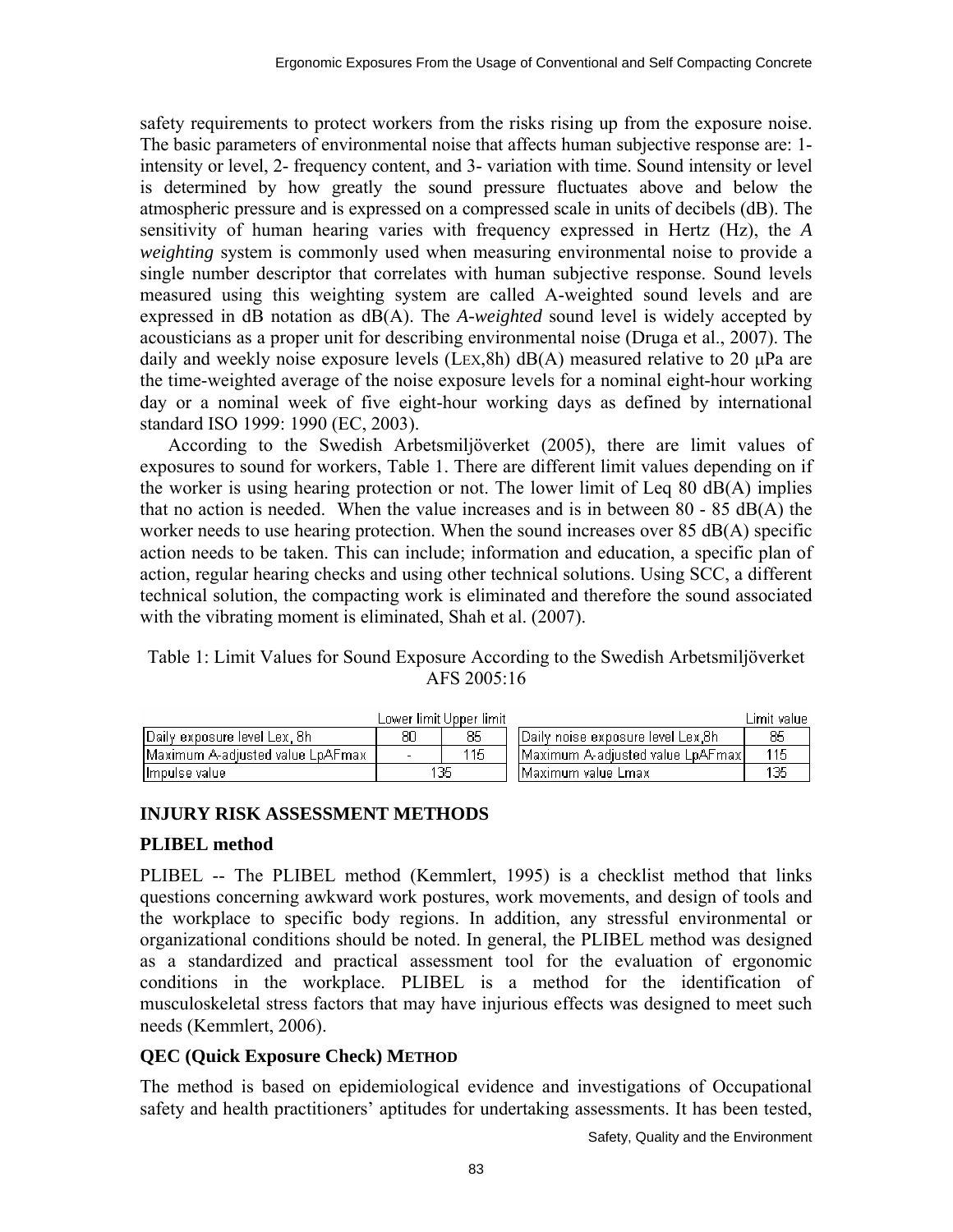modified and validated using simulated and workplace tasks, in two phases of development, with participation of 206 practitioners. The QEC allows the four main body areas to be assessed and involves practitioners and workers in the assessment. Trials have determined its usability, intra- and inter-observer reliability, and validity which show it is applicable to a wide range of working activities. The tool focuses primarily on physical workplace factors, but also includes the evaluation of psychosocial factors. Tasks can normally be assessed within 10 min. It has a scoring system, and exposure levels have been proposed to guide priorities for intervention. Subsequently it should be used to evaluate the effectiveness of any interventions made. The QEC can contribute to a holistic assessment of all the elements of a work system (David et al., 2008)

QEC method enables a range of the most important risk factors for WMSDs to be assessed. It is straightforward to use, applicable to a wide range of tasks. Importantly, the QEC facilitates a partnership between the practitioner and the worker to make the assessment, thereby encouraging participative ergonomics. The QEC is of value in prompting improvements and in evaluating the benefits (reduction in exposure to WMSD risk factors) by providing a structured process to help prioritize the need for change. It can form a basis for communication between management, production engineers and designers when evaluating interventions and allocating resources to fund improvements (David et al., 2008; David, 2005).

# **CONCRETE CASTING**

In the late 1990s there was a step taken towards a more industrialized casting of concrete in Sweden, when Self Compacting Concrete (SCC) was introduced. The development of SCC started in Japan during the 1980s. There were two main reasons for developing SCC, firstly to be able to ensure the increasing demand on quality of structures, and secondly there were problems finding competent personnel for castings, Okamura and Ouchi (1999).

SCC is an important link in the development of the industrialization process of civil engineering projects. This, since it can, if managed properly, e.g. planned with the Last Planner system of production control, decrease the number of workers needed during casting. Also, the concrete workers can perform other activities during casting and the construction site becomes less congested during casting with a possible reduced risk for accidents as a result, Figure 1a. Also, an improvement of the working environment in general will be realized through lower noise level and less heavy lifting of material.

According to recent international findings, SCC is on the cutting edge of scientific and technological developments, Shah et al. (2007) and Cussigh (2007), and it is essential to introduce the technique in a broader manner in cast in place concrete construction.

Conventional concrete needs compacting work to settle properly in the form, Figure 1b. There are two reasons for this, namely; it contains entrapped air and it is not enclosing the reinforcement and filling out the formwork properly. If this surplus air is not removed and the reinforcement is not enclosed properly there can be a weakening in the compressive strength of the concrete structure. Concrete vibrators also called poker vibrators are therefore needed to compact the concrete. These pokers have amplitudes of 8000 – 15000 vibrations per minute. The weight of the vibrators varies from approximately  $8 - 30$  kg. The vibration of the pokers affects the workers working environment negatively. Considering the term waste or "muda" as interpreted by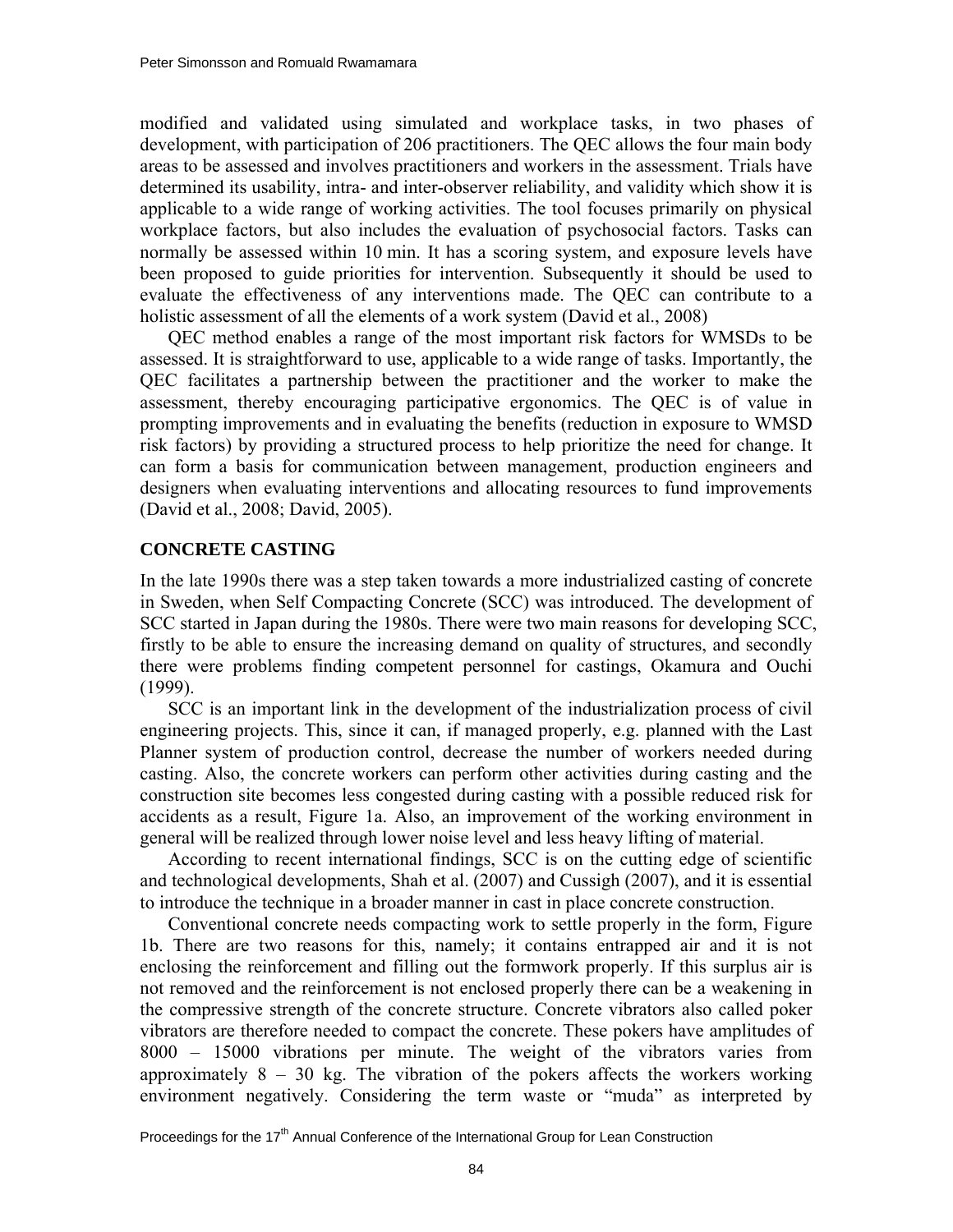Womack and Jones (2003), the compacting work of the conventional concrete can be perceived as muda.



Figure 1: Typical Work Situation When a) Casting SCC. and b) Casting of Normal Concrete

## **MEASUREMENTS RESULTS AND DISCUSSION**

# **PHYSICAL STRAIN**

Both QEC and PLIBEL methods were used to assess 12 workers (average age 36 years old) randomly selected from 30 concrete workers involved in 3 bridge building projects.

# **QEC CHECKLIST**

In accordance with the QEC exposure scores in Table 2, the results in Figure 2 shows that in the studied case study all conventional concrete casting work tasks have high levels of exposure for the back especially when using the concrete vibrator. These high levels of exposure should be reduced.

The average exposure scores are high for the shoulder/arm body area, and the exposure levels are especially very high when using the concrete poker. Performing the concrete casting tasks on horizontal plan (floor) or vertical plan (wall) does seems to have the same effect on the shoulder/ arm, except when the concrete vibrator is used, then it is indicated that the exposure levels were slightly reduced when vibrating the concrete on the floor in comparison to vibrating the concrete in the wall.

|               | <b>QEC Exposure level</b>                          |           |           |           |  |  |  |
|---------------|----------------------------------------------------|-----------|-----------|-----------|--|--|--|
| <b>Score</b>  | Low<br>High<br><b>Moderate</b><br><b>Very High</b> |           |           |           |  |  |  |
| Back (static) | $8 - 15$                                           | $16-22$   | 23-29     | 29-40     |  |  |  |
| Back (moving) | $10 - 20$                                          | $21 - 30$ | $31 - 40$ | $41 - 56$ |  |  |  |
| Shoulder/arm  | $10 - 20$                                          | $21 - 30$ | $31 - 40$ | $41 - 56$ |  |  |  |
| Wrist/hand    | $10 - 20$                                          | $21 - 30$ | $31 - 40$ | $41 - 46$ |  |  |  |
| Neck          | $4-6$                                              | $8 - 10$  | $12 - 14$ | $16-18$   |  |  |  |

Table 2: QEC Exposure Levels for Body Regions

Figure 2 also shows the pattern found in previous exposure scores, and that is the high exposure scores in wrists and hand when the conventional concrete casting especially when the concrete poker us used. There is still no major distinctive difference between the exposure levels during concrete casting on the floor or on the wall.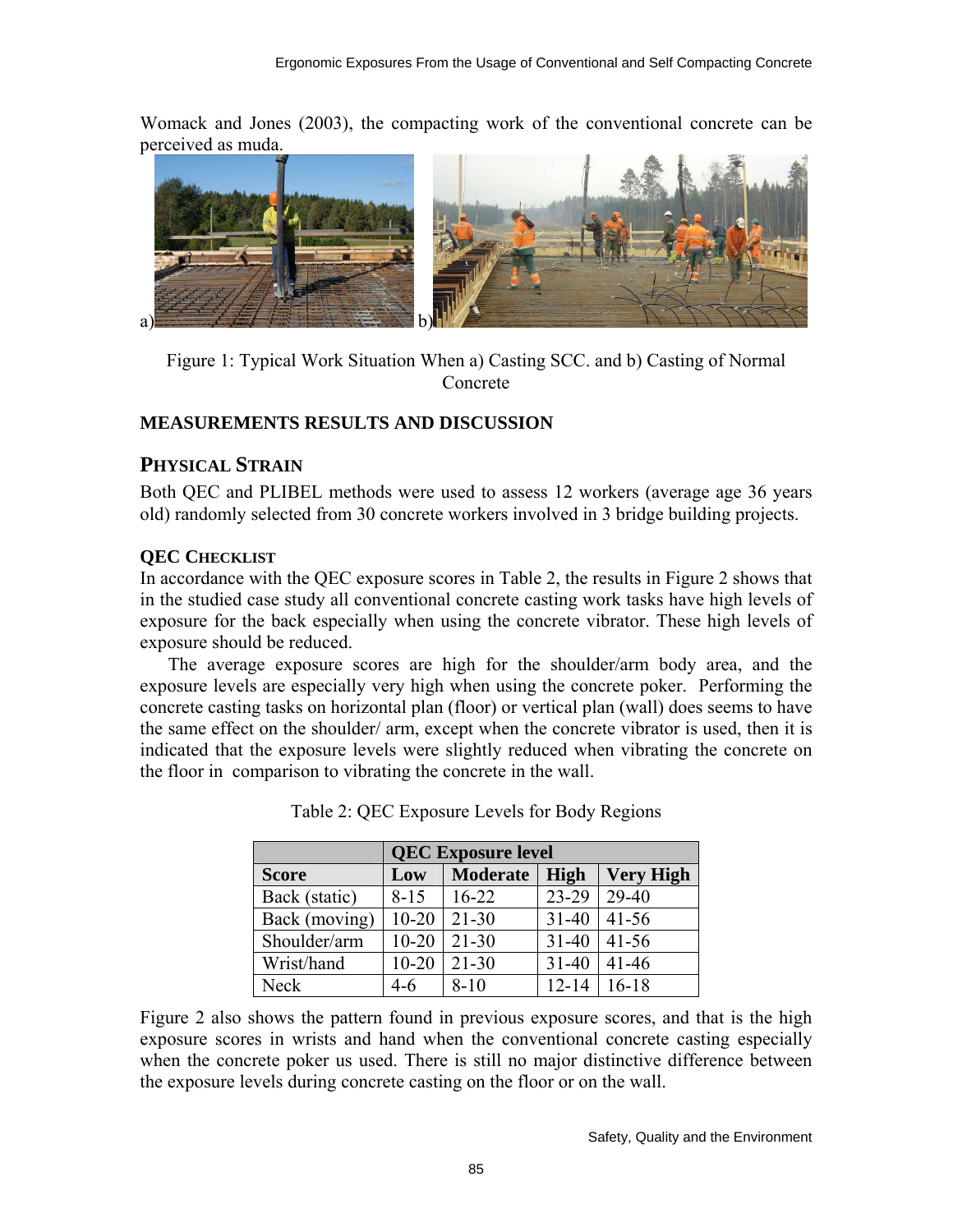Furthermore, figure indicates that all work tasks have high exposure levels for the neck except for the work task of smoothing SCC surface. These high exposure levels are explained by the time factor (4 to 8 hours workday) which does not change for the concrete worker.



Figure 2: QEC Results for Exposure Levels for Body Regions

According to the QEC guideline of exposure scores in Table 3, it is shown in Figure 3 that other work-related health risks (such as vibration, work pace, stress and driving at work) due to the environmental and organizational factors are present in both concrete casting work methods, except that vibration risk factor, in this case hand-arm vibration does only affect the workers while casting the conventional concrete which requires a compacting process. Risk to musculoskeletal injury due to the work pace adopted during SCC concrete casting was quasi absent; however for the conventional concrete casting, QEC results reported moderate exposure levels. This is explained by the fact that the concrete worker has to vibrate the conventional concrete as soon as it is cast and before the concrete settles with the air bubbles in it.

Table 3: QEC Exposure Levels for Environmental and Organizational Factors

| <b>QEC</b> exposure levels |     |                 |   |                  |  |  |
|----------------------------|-----|-----------------|---|------------------|--|--|
| <b>Score</b>               | Low | Moderate   High |   | <b>Very High</b> |  |  |
| Driving                    |     |                 |   |                  |  |  |
| Vibration                  |     |                 | q |                  |  |  |
| Work pace                  |     |                 | q |                  |  |  |
| <b>Stress</b>              |     |                 |   | 6                |  |  |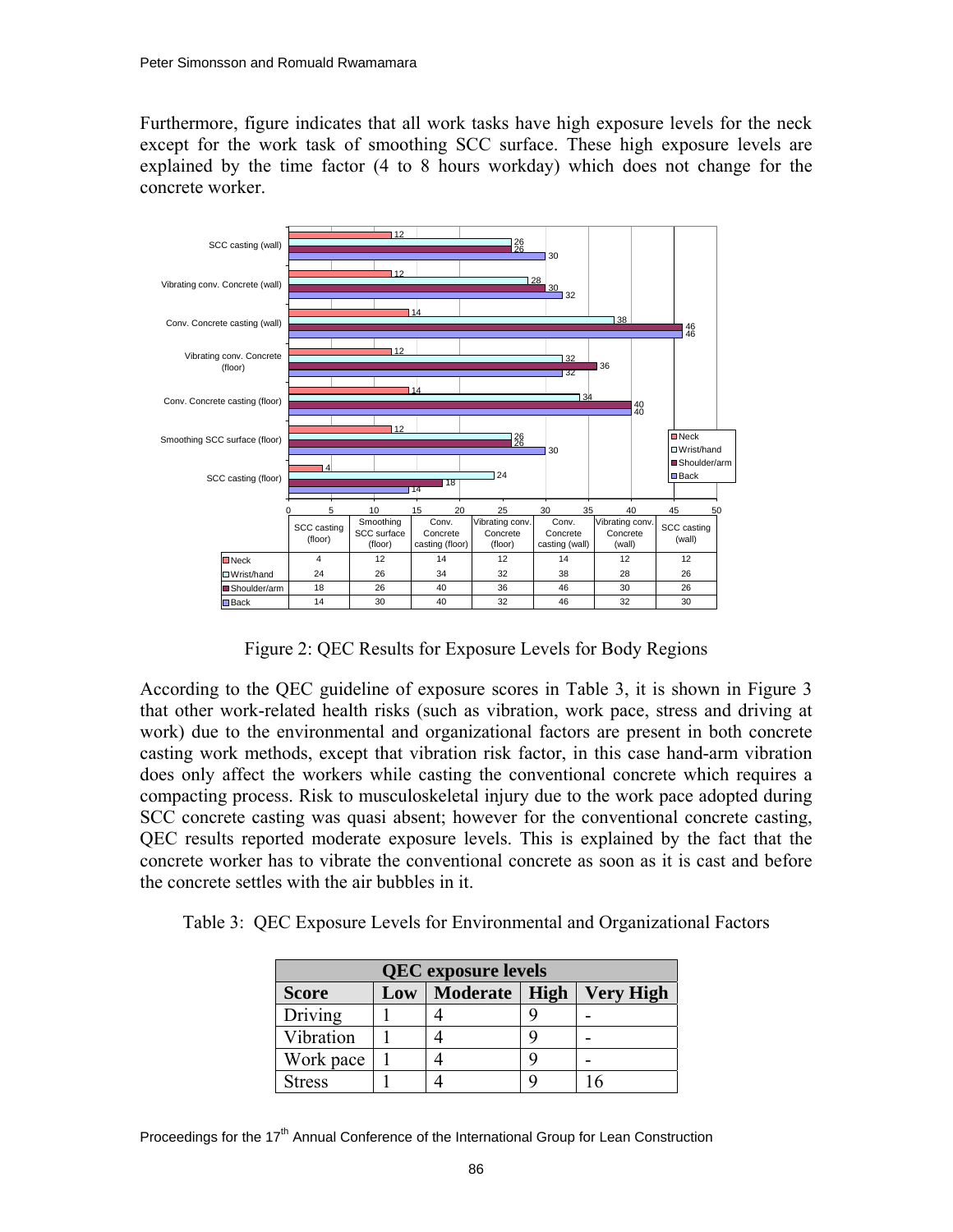

Figure 3: QEC Results for Exposure Levels for Environmental and Organizational Factors

# **PLIBEL CHECKLIST**

The PLIBEL checklist for concrete workers task of casting the conventional concrete reports a moderate percentage (38.1%) Table 4, for risk factors present for the lower back, and low percentage (36.4%) of risk factors present for the neck, shoulder, upper back, elbow, forearm and hands. For the worker's SCC casting task, the PLIBEL checklist reports a low percentage (between 23 and 25%) of risk factors present for the feet, knees, hip and low back. For both tasks, according to Table 5, several environmental and organisational modifying factors are present as well and are generally shared except the hand-arm risk which particular to the compacting of conventional concrete casting.

| Table 4: PLIBEL Checklist's Musculoskeletal Risk Factors scores for Concrete Casting |  |  |  |
|--------------------------------------------------------------------------------------|--|--|--|
|                                                                                      |  |  |  |

| <b>Musculoskeletal Risk Factors Scores</b> |                   |           |      |             |      |  |  |
|--------------------------------------------|-------------------|-----------|------|-------------|------|--|--|
|                                            | Neck,             | Elbows,   | Feet | Knees       | Low  |  |  |
|                                            | Shoulder,         | Forearms, |      | and         | Back |  |  |
|                                            | <b>Upper Back</b> | Hands     |      | <b>Hips</b> |      |  |  |
| SUM (Conventional concrete casting)        |                   |           |      |             |      |  |  |
| SUM (SCC casting)                          |                   |           |      |             |      |  |  |
| Percentage (Conventional concrete casting) | 34.6              | 36.4      | 25   | 25          | 38.1 |  |  |
| Percentage (SCC casting)                   |                   |           | 25   | 25          | 23.8 |  |  |

## **NOISE MEASUREMENTS**

In Table 6 and Figure 4, the equivalent value Leq and the maximum value Lmax for different measuring situations are presented. All values were measured during a period of one minute. As can be seen in the table, the worst case scenario is when the edge beam is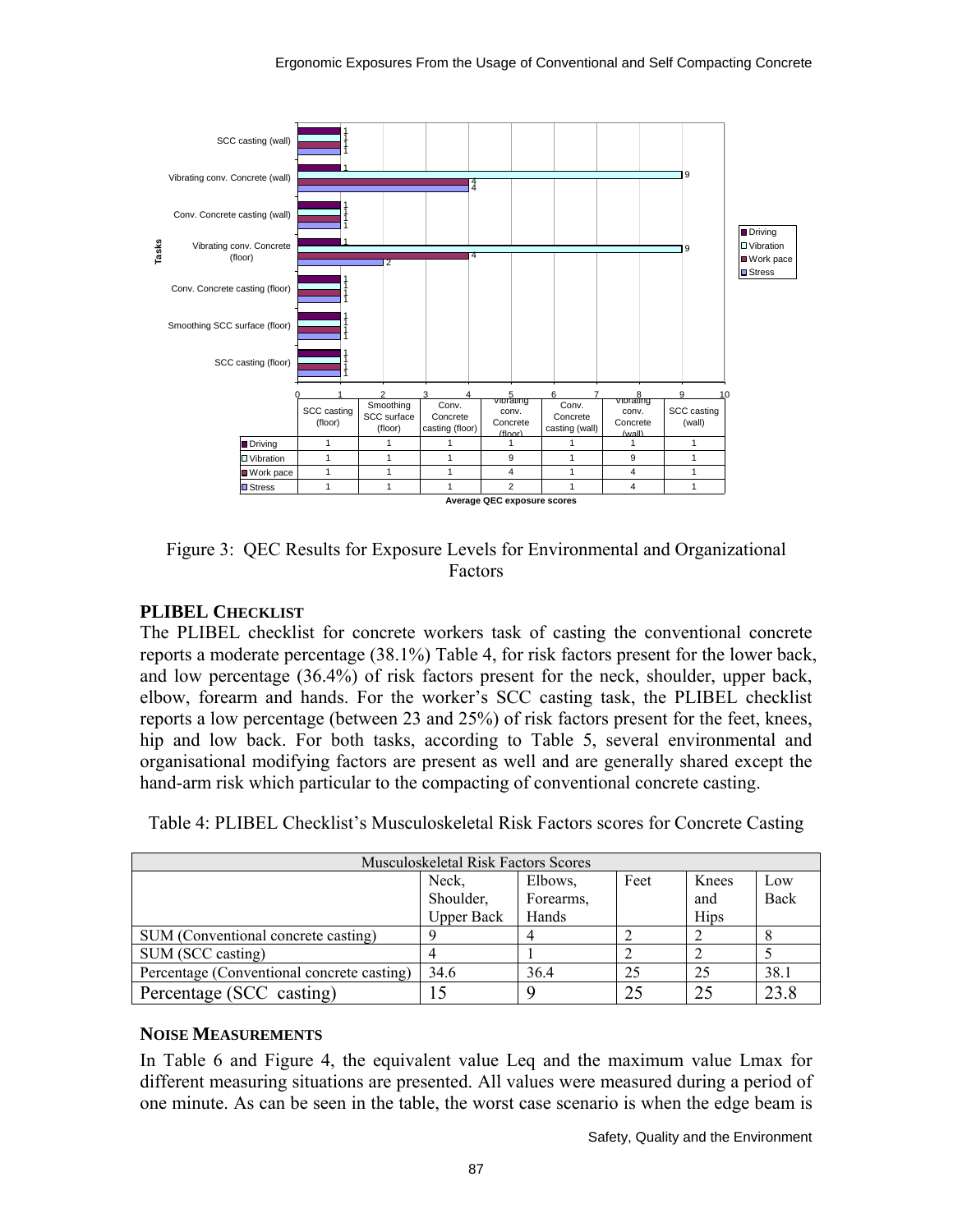being vibrated. This is due to reinforcement being vibrated before the poker vibrator slips through into the concrete. This noise carried on for approximately 20 seconds each time it occurred. Also, when measuring the vibration of the edge beam when standing at the same distance, approximately 4 m away, as the other workers was located the values are high.

Table 5: PLIBEL Checklist's Environmental and Organisational Risk Factors Scores for Concrete Casting

| Environmental / Organisational Risk Factors Score |    |  |  |  |
|---------------------------------------------------|----|--|--|--|
| SUM (Conventional concrete casting)               |    |  |  |  |
| SUM (SCC casting)                                 |    |  |  |  |
| Percentage (Conventional concrete casting)        | 70 |  |  |  |
| Percentage (SCC casting)                          |    |  |  |  |

Table 6: Sound Measurements From A Railway Bridge Building Project. Leq Is the Aweighted Values and Lmax Is the Top Values During the Same Measuring Period

|    | No of vibrators Other equipm Distance (m) |           |   | Lea  | Lmax  | Part vibrated  | Comment     |
|----|-------------------------------------------|-----------|---|------|-------|----------------|-------------|
|    |                                           | Pump hose |   | 83,6 | 98,1  | Edge beam      |             |
| 2  |                                           |           |   | 93,3 | 112,5 | Edge beam      | OVER 112.5! |
| 3  |                                           | Pump hose |   | 80,1 | 89.7  | Edge beam      |             |
| 4  |                                           | Pump hose |   | 86,5 | 101,3 | Superstructure |             |
| 5  |                                           |           | З | 83,2 | 97    | Superstructure |             |
| 6  | 3                                         |           |   | 85.1 | 97.2  | Superstructure |             |
|    | 3                                         |           |   | 83.5 | 97.7  | Superstructure |             |
| 8  | 3                                         |           |   | 82,6 | 99.8  | Superstructure |             |
| 9  | 3                                         |           | 5 | 78,4 | 94.5  | Superstructure |             |
| 10 | 4                                         |           |   | 88,1 | 104.9 | Superstructure |             |
| 11 | 4                                         |           |   | 83.4 | 95.5  | Superstructure |             |



Figure 4: Sound Measurements From A Railway Bridge Building Project.

When it comes to being under the lower limit of 80 dBA, when nothing needs to be done according to the Arbetsmiljöverkets (2005) standards, the only accepted value is when the measuring equipment is 5 meters away from the poker vibrators. Four out of eleven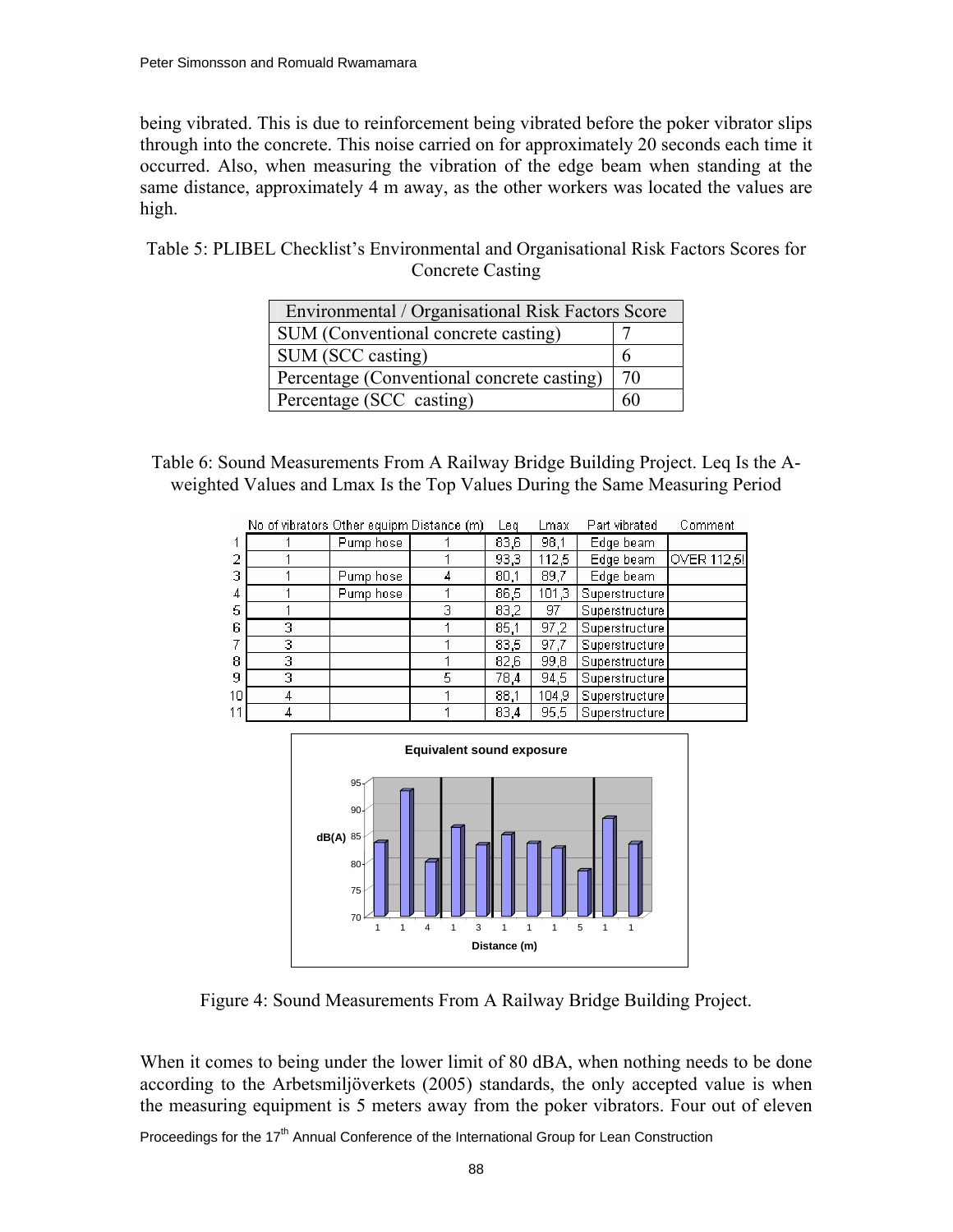measures in total or four out of eight of the values within 1 m distance indicates that specific action is needed. This should, out of the workers point of view, result in a specific action plan and the adoption of new technical solutions.

### **CONCLUSIONS**

#### **NOISE**

At a railway bridge building project the equivalent measured values reaches from 78,4 dBA when the measuring equipment were 5 meters away up to 93,3 dBA when situated 1 meter away from the worker vibrating the concrete in the edge beam. When the measuring equipment is only 1 meter away 50% of the values are over the threshold of 85,0 dBA which indicates that this is, for the hearing ability, a hazardous environment to work within.

According to a Brite Euram project (2000) the difference between using conventional vibrated concrete and SCC when considering the noise level is 10 dBA. Keeping in mind that a 10 dBA decrease in sound is a halving of the sound level as suggested by Druga et al. (2007), this is a vast improvement in the sound level of the working environment.

#### **PHYSICAL STRAIN**

Two work processes within a concrete casting operation were surveyed to determine the presence of risk factors associated with musculoskeletal disorders. The concrete casting and other related tasks were analyzed using two exposure assessment techniques. The high amount of effort required to vibrate the conventional concrete between the steel reinforcement structures is a risk factor associated with this process. Possible interventions include using steel fibers mixed with concrete or using SCC in order to eliminate the pulling and pushing of vibrators through narrow steel reinforcement cage.

The concrete worker often bends at the waist to force the vibrator through the reinforcement structure. Manually lifting the vibrator or pulling it to a new location results in undue stress on the back of the workers. By using cordless and light vibrators one can minimize the stress on the workers' backs.

Both PLIBEL and QEC checklists methods have identified the level of work-related musculoskeletal risk exposure in the two concrete casting work processes, and it was found that the conventional concrete casting process had high levels of risk exposure at the back and shoulders due to the manual handling of concrete vibrators in combination with awkward work postures adopted when pulling or inserting the vibrator into concrete through the reinforcement cage.

The Swedish Work Environment Act (AFS 1999:3) requires of the employer to investigate occupational injuries, draw up action plans, and organize and evaluate work tasks modifications. Thus, it is recommended that further action be taken to mitigate the exposure to musculoskeletal risk factors within each of the identified concrete casting tasks. The implementation of ergonomic interventions has been found to reduce the amount and severity of musculoskeletal disorders within the working population in various industries. It is recommended that ergonomic interventions may be implemented in the concrete casting process of bridge construction projects in Sweden to minimize hazards in the identified job tasks.

As a concluding remark there can be a vast improvement in the working environment and an increase in productivity, quality and a reduction in waste when shifting from